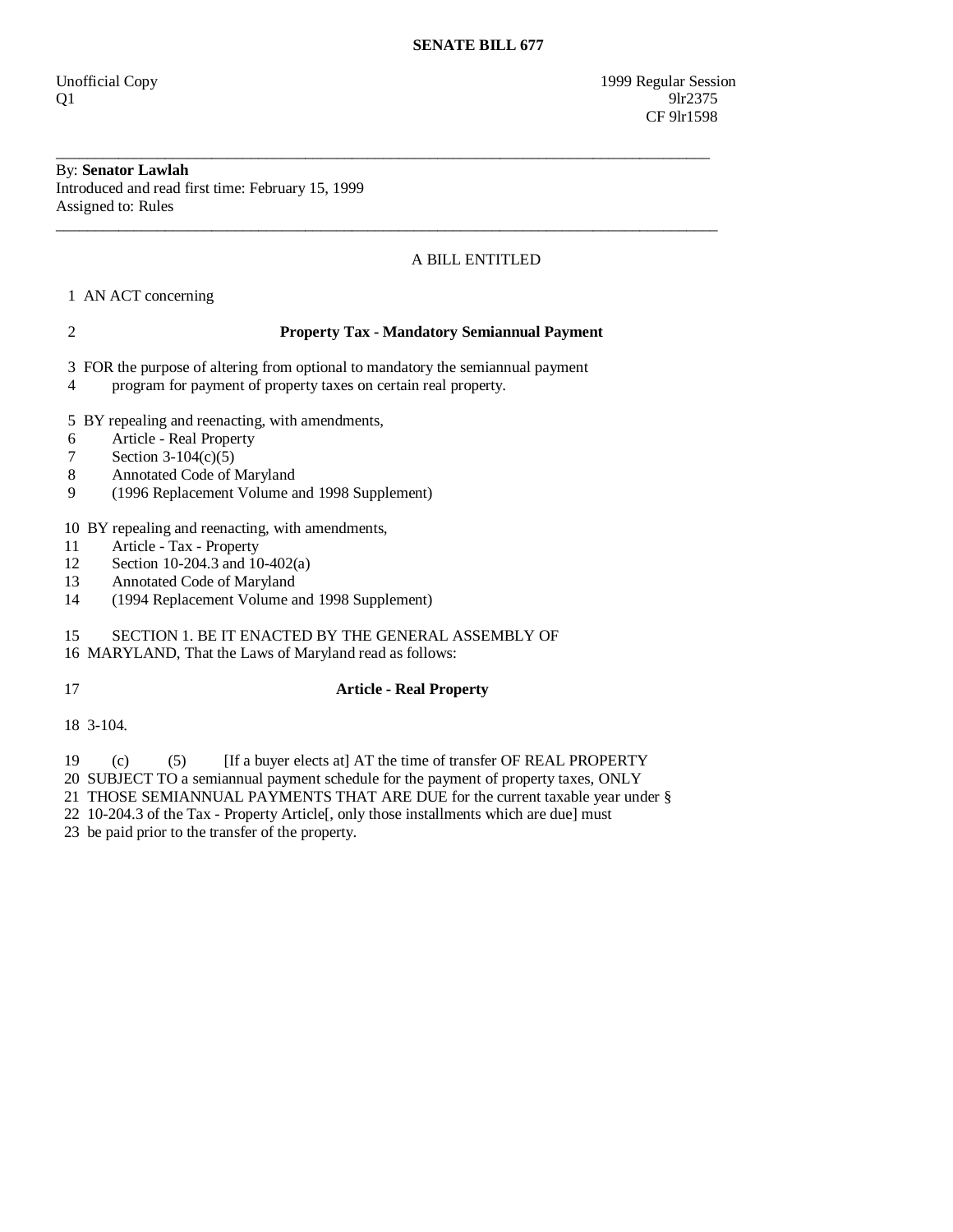| 2 |    | <b>SENATE BILL 677</b>                                                                                                                                                                                                                                                                        |  |  |  |  |  |
|---|----|-----------------------------------------------------------------------------------------------------------------------------------------------------------------------------------------------------------------------------------------------------------------------------------------------|--|--|--|--|--|
|   | 1  | <b>Article - Tax - Property</b>                                                                                                                                                                                                                                                               |  |  |  |  |  |
|   |    | 2 10-204.3.                                                                                                                                                                                                                                                                                   |  |  |  |  |  |
|   | 3  | In this section, "owner-occupied residential property" means the principal<br>(a)<br>4 residence of a homeowner as defined in § 9-105 of this article.                                                                                                                                        |  |  |  |  |  |
|   | 5  | (b)<br>Notwithstanding Subtitle 1 of this title:                                                                                                                                                                                                                                              |  |  |  |  |  |
|   | 6  | (1)<br>the governing body of a county shall provide [an optional] A<br>7 semiannual payment schedule for State, county, and special taxing district property<br>8 taxes due on owner-occupied residential property; and                                                                       |  |  |  |  |  |
|   | 9  | the governing body of a municipal corporation shall provide [an<br>(2)<br>10 optional] A semiannual payment schedule for municipal corporation and special<br>11 taxing district property taxes due on owner-occupied residential property.                                                   |  |  |  |  |  |
|   | 12 | A semiannual payment schedule under this section SHALL APPLY:<br>(c)                                                                                                                                                                                                                          |  |  |  |  |  |
|   | 13 | (1)<br>[may be elected] at the time of the transfer of property purchased on<br>14 or after July 1, [1995] 1999; and                                                                                                                                                                          |  |  |  |  |  |
|   | 15 | [may be elected on an annual basis by] TO any current or future<br>(2)<br>16 owner of owner-occupied residential property, regardless of whether the property was<br>17 purchased before July 1, [1995] 1999.                                                                                 |  |  |  |  |  |
|   | 18 | (d)<br>[A] THE semiannual payment schedule [election] under subsection<br>(1)<br>19 (c)(1) of this section shall apply to:                                                                                                                                                                    |  |  |  |  |  |
|   | 20 | the property tax due for the tax year following transfer of the<br>(i)<br>21 property; and                                                                                                                                                                                                    |  |  |  |  |  |
|   | 22 | (ii)<br>the property tax due and not in arrears for the current tax year<br>23 for any transfer occurring between July 1 and January 1 of property that is currently<br>24 subject to a semiannual schedule of property tax payment.                                                          |  |  |  |  |  |
|   | 25 | (2)<br>[Once the property owner elects to pay property taxes according to a<br>26 semiannual payment schedule, that election shall remain effective until changed by<br>27 the property owner or the property is transferred.                                                                 |  |  |  |  |  |
|   | 28 | An election of a semiannual payment schedule may not be effective<br>(3)<br>29 unless the] THE first installment [is] OF A SEMIANNUAL PAYMENT SHALL BE paid<br>30 on or before September 30.                                                                                                  |  |  |  |  |  |
|   | 31 | A county or municipal corporation may adopt procedures to notify<br>$[$ (e)<br>(1)<br>32 taxpayers of the availability of the semiannual property tax payment option.                                                                                                                         |  |  |  |  |  |
|   | 33 | A county or municipal corporation shall notify property owners<br>(2)<br>(i)<br>34 on an annual basis about the availability of the semiannual property tax payment<br>35 option through newspaper advertisements or through written notification sent to all<br>36 eligible property owners. |  |  |  |  |  |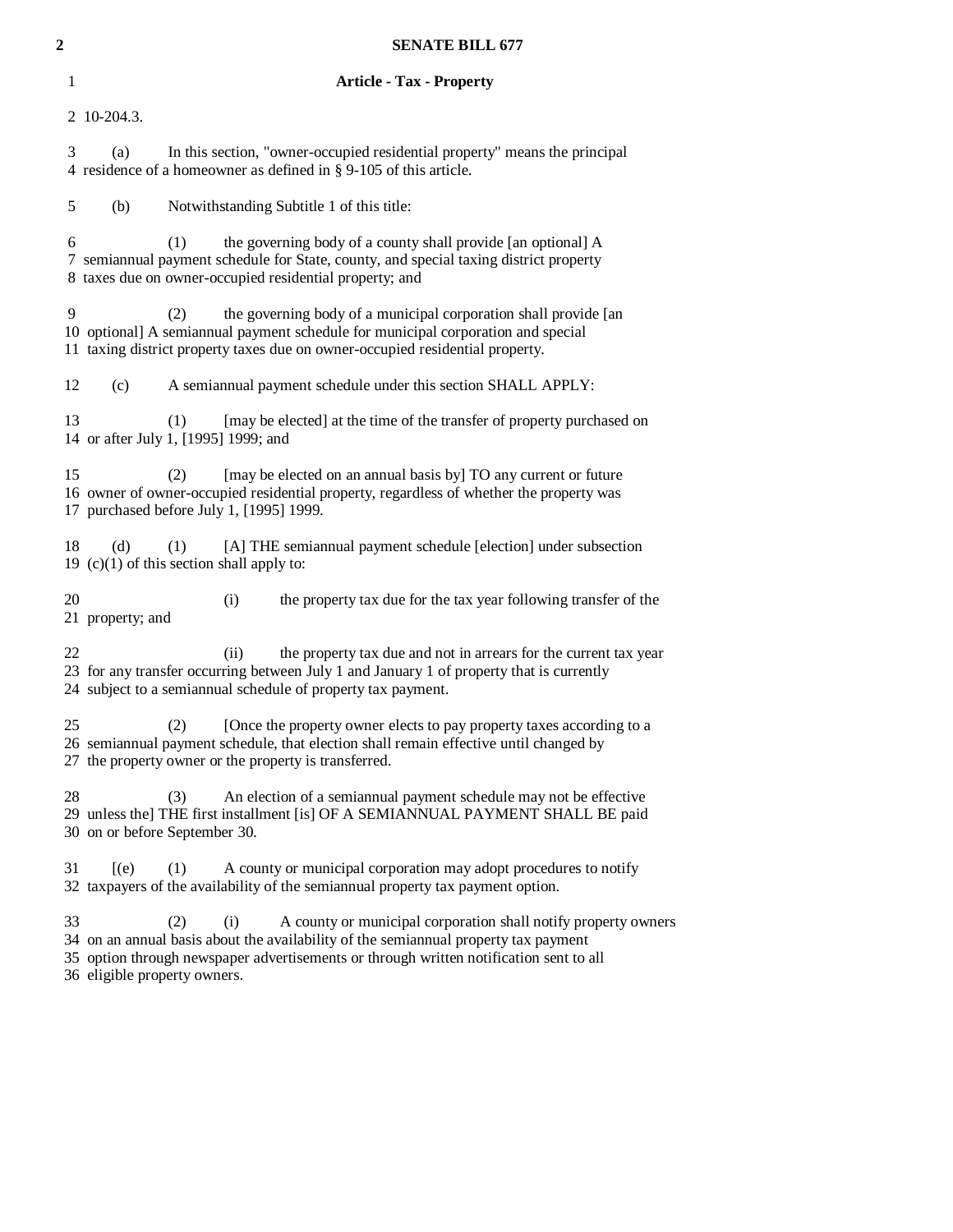#### **3 SENATE BILL 677**

| 1                                                            | (ii)      | The newspaper advertisements or written notice shall include:                                                                                                                                                                                |
|--------------------------------------------------------------|-----------|----------------------------------------------------------------------------------------------------------------------------------------------------------------------------------------------------------------------------------------------|
| $\overline{2}$<br>4 payment; and                             |           | 1.<br>information about the semiannual payment option<br>3 eligibility requirements and specific instructions for electing semiannual property tax                                                                                           |
| 5                                                            |           | 2.<br>a tear-out or other response form that can be used by<br>6 taxpayers to request that their property taxes be paid on a semiannual basis to<br>7 mortgage companies or other escrow account servicer or local governments.              |
| 8<br>10 each year.                                           | (iii)     | When providing notice through a newspaper, the newspaper<br>9 advertisement shall be published at least two times during the month of March of                                                                                               |
| 11<br>13 company at least 60 days to elect a payment option. | (iv)      | The newspaper advertisement or the written notification shall<br>12 allow owners who pay property taxes through an escrow account servicer or mortgage                                                                                       |
| 14<br>(f)<br>(E)<br>16 the second installment.               |           | A [property owner electing to pay real property taxes under a]<br>15 semiannual payment schedule shall [pay] INCLUDE a service charge TO BE PAID with                                                                                        |
| [(g)]<br>(F)<br>17                                           |           | The service charge:                                                                                                                                                                                                                          |
| 18<br>(1)                                                    | shall be: |                                                                                                                                                                                                                                              |
| 19<br>22 6-303 of this article;                              | (i)       | adopted by the taxing authority that collects the property taxes<br>20 after obtaining the prior approval of the amount of the service charge from the<br>21 Department, as part of adoption of the property tax rate under §§ 6-301 through |
| 23<br>25 authority;                                          | (i)       | applicable to all property tax being collected by the taxing<br>24 authority on the semiannual payment schedule for itself and for any other taxing                                                                                          |
| 26<br>28 and                                                 | (iii)     | expressed as a percent of the amount of tax due at the second<br>27 installment and shown on the tax bill as a percent and actual dollar amount charged;                                                                                     |
| 29                                                           | (iv)      | calculated in an amount:                                                                                                                                                                                                                     |
| 30                                                           |           | reasonably equivalent to the anticipated lost interest<br>1.<br>31 income associated with the delay in payment of the second installment; and                                                                                                |
| 32                                                           |           | covering administrative expenses associated with the<br>2.<br>33 semiannual payment not exceeding the lesser of the actual expenses incurred in the<br>34 preceding fiscal year per semiannual tax account as approved by the State          |

35 Department of Assessments and Taxation or 10% of the charge for lost interest; and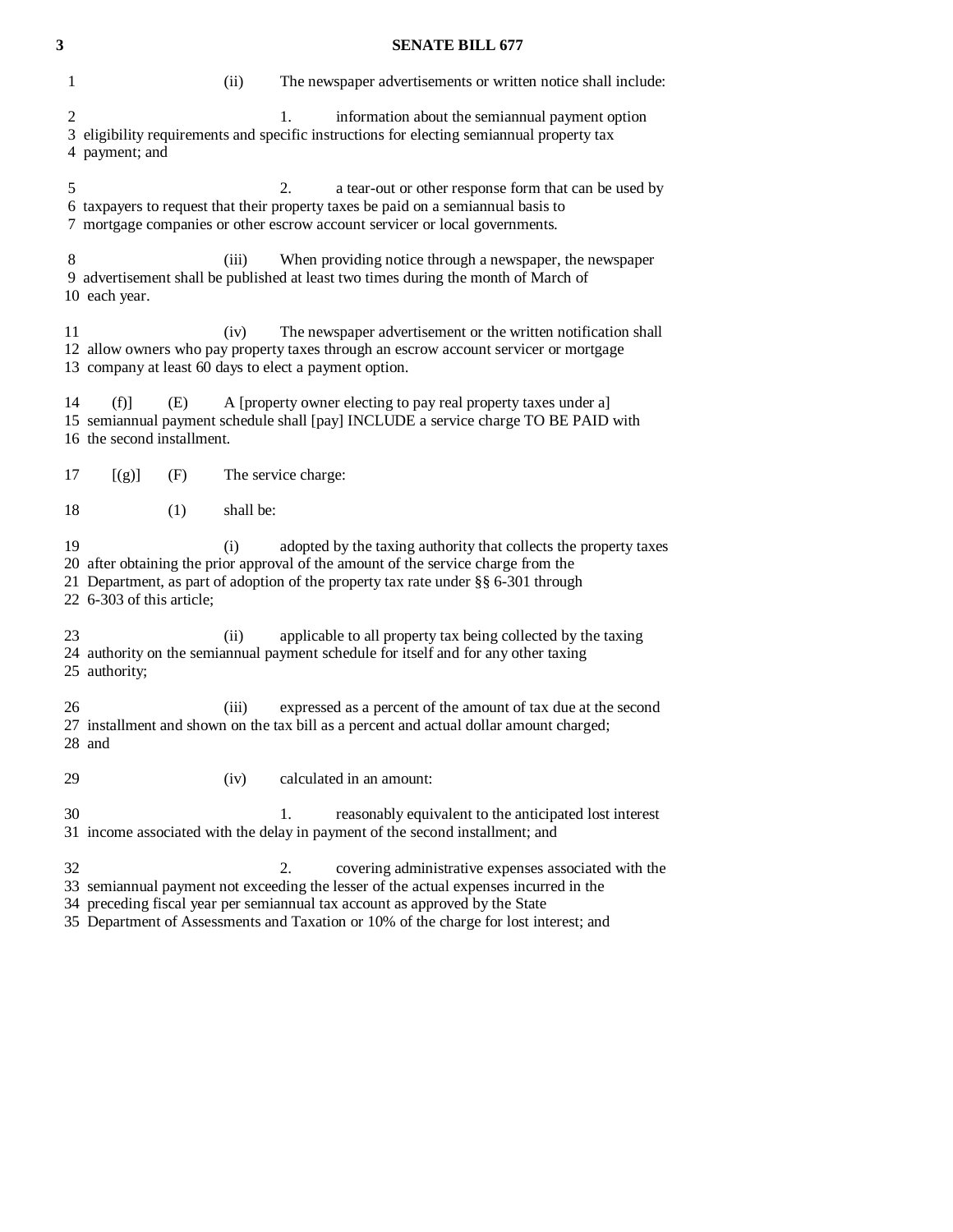#### **4 SENATE BILL 677**

| 1  | 3 revenues.                                                                                                                                                                                                                                                                                                | (2) |      | may not be considered to be a property tax for the purposes of any<br>2 provision of a local law or charter that limits the property tax rate or property tax                                                                                                                                                  |  |  |  |
|----|------------------------------------------------------------------------------------------------------------------------------------------------------------------------------------------------------------------------------------------------------------------------------------------------------------|-----|------|----------------------------------------------------------------------------------------------------------------------------------------------------------------------------------------------------------------------------------------------------------------------------------------------------------------|--|--|--|
| 4  | [(h)]                                                                                                                                                                                                                                                                                                      | (G) |      | The local taxing authority shall provide to the Department by May 1<br>5 of each year, information that substantiates that the proposed service charge for the<br>6 anticipated lost interest is reasonably equivalent to the amount of interest that will<br>7 be lost as a result of the semiannual payment. |  |  |  |
| 8  | [(i)]                                                                                                                                                                                                                                                                                                      | (H) | (1)  | The property tax bill under a semiannual payment schedule:                                                                                                                                                                                                                                                     |  |  |  |
| 9  |                                                                                                                                                                                                                                                                                                            |     | (i)  | shall state:                                                                                                                                                                                                                                                                                                   |  |  |  |
| 10 | 11 applicable discounts for early payment;                                                                                                                                                                                                                                                                 |     |      | the amount of the tax due if paid in full, including any<br>1.                                                                                                                                                                                                                                                 |  |  |  |
| 12 | 14 installment;                                                                                                                                                                                                                                                                                            |     |      | the amount of the tax due if paid in semiannual<br>2.<br>13 installments, including any applicable discounts for early payment of the first                                                                                                                                                                    |  |  |  |
| 15 | 16 installment; and                                                                                                                                                                                                                                                                                        |     |      | 3.<br>the amount of service charge to be paid with the second                                                                                                                                                                                                                                                  |  |  |  |
| 17 |                                                                                                                                                                                                                                                                                                            |     |      | 4.<br>the date the tax payment is due; and                                                                                                                                                                                                                                                                     |  |  |  |
| 18 | 19 and Taxation.                                                                                                                                                                                                                                                                                           |     | (ii) | shall be subject to approval by the Department of Assessments                                                                                                                                                                                                                                                  |  |  |  |
| 20 | 21 schedule collection that:                                                                                                                                                                                                                                                                               | (2) |      | The Department shall approve any local semiannual payment                                                                                                                                                                                                                                                      |  |  |  |
| 22 |                                                                                                                                                                                                                                                                                                            |     | (i)  | provides efficient and cost-effective collection of taxes; and                                                                                                                                                                                                                                                 |  |  |  |
| 23 |                                                                                                                                                                                                                                                                                                            |     | (ii) | provides two semiannual coupons, two semiannual billing<br>24 forms, or a similar method that allows taxpayers [to elect, at the time they receive<br>25 their tax bills,] to pay on [either] a semiannual [or annual] basis.                                                                                  |  |  |  |
| 26 | (3)<br>Local semiannual payment schedule collection systems that are not<br>27 approved by the Department shall utilize 2 semiannual payment coupons that may be<br>28 submitted separately with the appropriate payment as semiannual payments[, or at<br>29 the same time with a single annual payment]. |     |      |                                                                                                                                                                                                                                                                                                                |  |  |  |
| 30 | [(j)]                                                                                                                                                                                                                                                                                                      | (I) |      | A payment under a semiannual schedule is due:                                                                                                                                                                                                                                                                  |  |  |  |
| 31 |                                                                                                                                                                                                                                                                                                            | (1) |      | for the first installment:                                                                                                                                                                                                                                                                                     |  |  |  |
| 32 |                                                                                                                                                                                                                                                                                                            |     | (i)  | on July 1 of the tax year; and                                                                                                                                                                                                                                                                                 |  |  |  |
| 33 | 34 tax year; and                                                                                                                                                                                                                                                                                           |     | (ii) | may be paid without interest on or before September 30 of the                                                                                                                                                                                                                                                  |  |  |  |